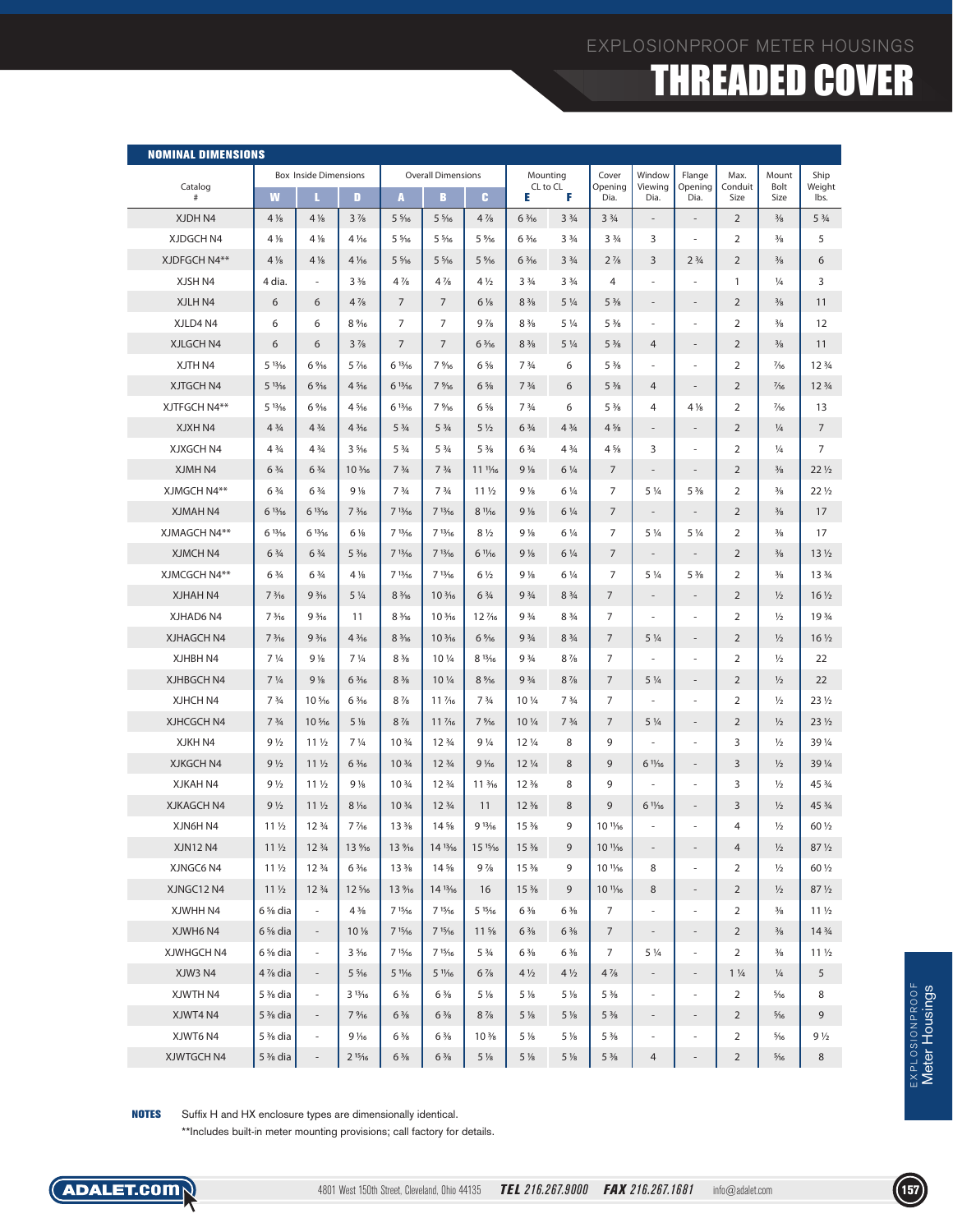# Drilling and Tapping Guidelines

When drilling & tapping enclosures for conduit, proper installation requires compliance with the following:

- 1. Must be tapped with at least 5 full NPT threads in enclosure back or sides only; min. 1/2" conduit size for UL.
- 2. Tapping depth of NPT holes must be plus 1/2 turn min. to plus 1-1/2 turns max. past standard NPT plug gage notch.
- 3. Inner end of conduit openings shall be smooth and well-rounded.
- 4. A minimum of (7) thread engagement, class 2 fit, required for Div. 1 Group B applications.

 **MINIMUM DISTANCE FROM CONDUIT/CABLE CENTER TO EDGE OF FLAT AREA**

| SIZE NPT | 5                   | 4              | 31/2 | $\overline{\mathbf{3}}$ | 21/2  | 2     | $11/2$ 11/4 |                                                               |       | 3/4            | $1/2$         | $1/4 - 3/8$   |
|----------|---------------------|----------------|------|-------------------------|-------|-------|-------------|---------------------------------------------------------------|-------|----------------|---------------|---------------|
| (METRIC) |                     |                |      |                         |       |       |             | (M75)   (M63)   (M50)   (M40)   (M32)   (M25)   (M20)   (M16) |       |                |               |               |
|          | າ 13/ <sub>16</sub> | $2\frac{1}{4}$ |      | 13/4                    | .7/16 | 13/16 |             | $\frac{7}{8}$                                                 | 11/16 | $\frac{9}{16}$ | $\frac{1}{2}$ | $\frac{1}{2}$ |

#### **MINIMUM DISTANCE FROM AUXILIARY DEVICE CENTER TO EDGE OF FLAT AREA**

| SIZE NPT<br>(METRIC) | 5      |                | 31/2 | $\overline{\mathbf{3}}$ | $\begin{array}{c c c c c} \hline 2 & 1/2 & \end{array}$ | $\overline{2}$ |               |       | 3/4            | 1/2<br>   (M75)   (M63)   (M50)   (M40)   (M32)   (M25)   (M20)   (M16)   <sup> </sup> | $1/4 - 3/8$   |
|----------------------|--------|----------------|------|-------------------------|---------------------------------------------------------|----------------|---------------|-------|----------------|----------------------------------------------------------------------------------------|---------------|
|                      | 213/16 | $2\frac{1}{4}$ |      | 13/4                    | $\frac{1}{16}$                                          | 13/16          | $\frac{7}{8}$ | 11/16 | $\frac{9}{16}$ | $\frac{1}{2}$                                                                          | $\frac{1}{2}$ |

 **MINIMUM SPACING BETWEEN CENTERS OF CONDUIT & CABLE ENTRIES**

| <b>SIZE NPT</b>             | 5 <sub>5</sub> | 4                             | 31/2           | 3 <sup>2</sup> | 21/2                          | 2 <sup>1</sup>                | 11/2                                                  | 1 1/4          | 1               | 3/4                     | 1/2            | $1/4 - 3/8$    |  |  |
|-----------------------------|----------------|-------------------------------|----------------|----------------|-------------------------------|-------------------------------|-------------------------------------------------------|----------------|-----------------|-------------------------|----------------|----------------|--|--|
| [METRIC]                    |                |                               |                | (M75)          | (M63)                         |                               | (M50)   (M40)   (M32)                                 |                |                 | $(M25)$ $(M20)$ $(M16)$ |                |                |  |  |
| $\frac{1}{6} - \frac{3}{8}$ | $4\frac{3}{8}$ | $3\frac{5}{8}$                | $3\frac{3}{8}$ | 3              | $2\frac{5}{8}$                | $2\frac{3}{8}$                | 2                                                     | $1\frac{7}{8}$ | $1\frac{5}{8}$  | $1\frac{3}{8}$          | $1\frac{1}{4}$ | $1\frac{1}{8}$ |  |  |
| $\frac{1}{2}$ (M16)         | $4\frac{3}{8}$ | $3\frac{5}{8}$                | $3\frac{3}{8}$ | $\overline{3}$ | $2\frac{5}{8}$                | $2\frac{3}{8}$                | $\overline{2}$                                        | $1\frac{7}{8}$ | $1\frac{5}{8}$  | $1\frac{3}{8}$          | $1\frac{1}{4}$ |                |  |  |
| 3/ <sub>4</sub> (M20)       | $4\frac{1}{2}$ | 3 <sup>3</sup> / <sub>4</sub> | $3\frac{1}{2}$ | $3\frac{1}{8}$ | 2 <sup>3</sup> / <sub>4</sub> | $2\frac{1}{2}$                | $2\frac{1}{8}$                                        | $\overline{2}$ | $1 \frac{3}{4}$ | $1\frac{1}{2}$          |                |                |  |  |
| 1(M25)                      | $4\frac{5}{8}$ | $3\frac{7}{8}$                | $3\frac{5}{8}$ | $3\frac{1}{4}$ | $2\frac{7}{8}$                | 2 <sup>3</sup> / <sub>4</sub> | $2\frac{1}{4}$                                        | $2\frac{1}{8}$ | $1\frac{7}{8}$  |                         |                |                |  |  |
| 1 ¼ (M32)                   | $4\frac{7}{8}$ | $4\frac{1}{8}$                | $3\frac{7}{8}$ | $3\frac{1}{2}$ | $3\frac{1}{8}$                | $2\frac{7}{8}$                | $2\frac{1}{2}$                                        | $2\frac{3}{8}$ |                 |                         |                |                |  |  |
| $1\frac{1}{2}$ (M40)        | 5              | $4\frac{1}{4}$                | $\overline{4}$ | $3\frac{5}{8}$ | $3\frac{1}{4}$                | 3                             | $2\frac{5}{8}$                                        |                |                 |                         |                |                |  |  |
| 2 (M50)                     | $5\frac{3}{8}$ | $4\frac{3}{4}$                | $4\frac{1}{2}$ | 4              | $3\frac{5}{8}$                | $3\frac{3}{8}$                |                                                       |                |                 |                         |                |                |  |  |
| $2\frac{1}{2}$ (M63)        | $5\frac{1}{2}$ | $4\frac{7}{8}$                | $4\frac{5}{8}$ | $4\frac{1}{4}$ | $3\frac{7}{8}$                |                               |                                                       |                |                 |                         |                |                |  |  |
| 3 (M75)                     | $5\frac{7}{8}$ | $5\frac{1}{4}$                | 5              | $4\frac{5}{8}$ |                               |                               | Double all distances for conduit entries in backwall. |                |                 |                         |                |                |  |  |
| $3\frac{1}{2}$              | $6\frac{1}{4}$ | $5\frac{3}{4}$                | $5\frac{1}{2}$ |                |                               |                               |                                                       |                |                 |                         |                |                |  |  |
| 4                           | $6\frac{7}{8}$ | 6                             |                |                |                               |                               |                                                       |                |                 |                         |                |                |  |  |
| 5 <sup>1</sup>              | $7\frac{3}{8}$ |                               |                |                |                               |                               |                                                       |                |                 |                         |                |                |  |  |

- NOTES 1. This information is compiled from data which we believe is reliable and is given in good faith. Since the methods of application and conditions under which our products are used are beyond our control, we are not able to guarantee the application and/or use of same. The user assumes all risks and liability in connection with the application and use of our products.
	- 2. All dimensions are in inches.